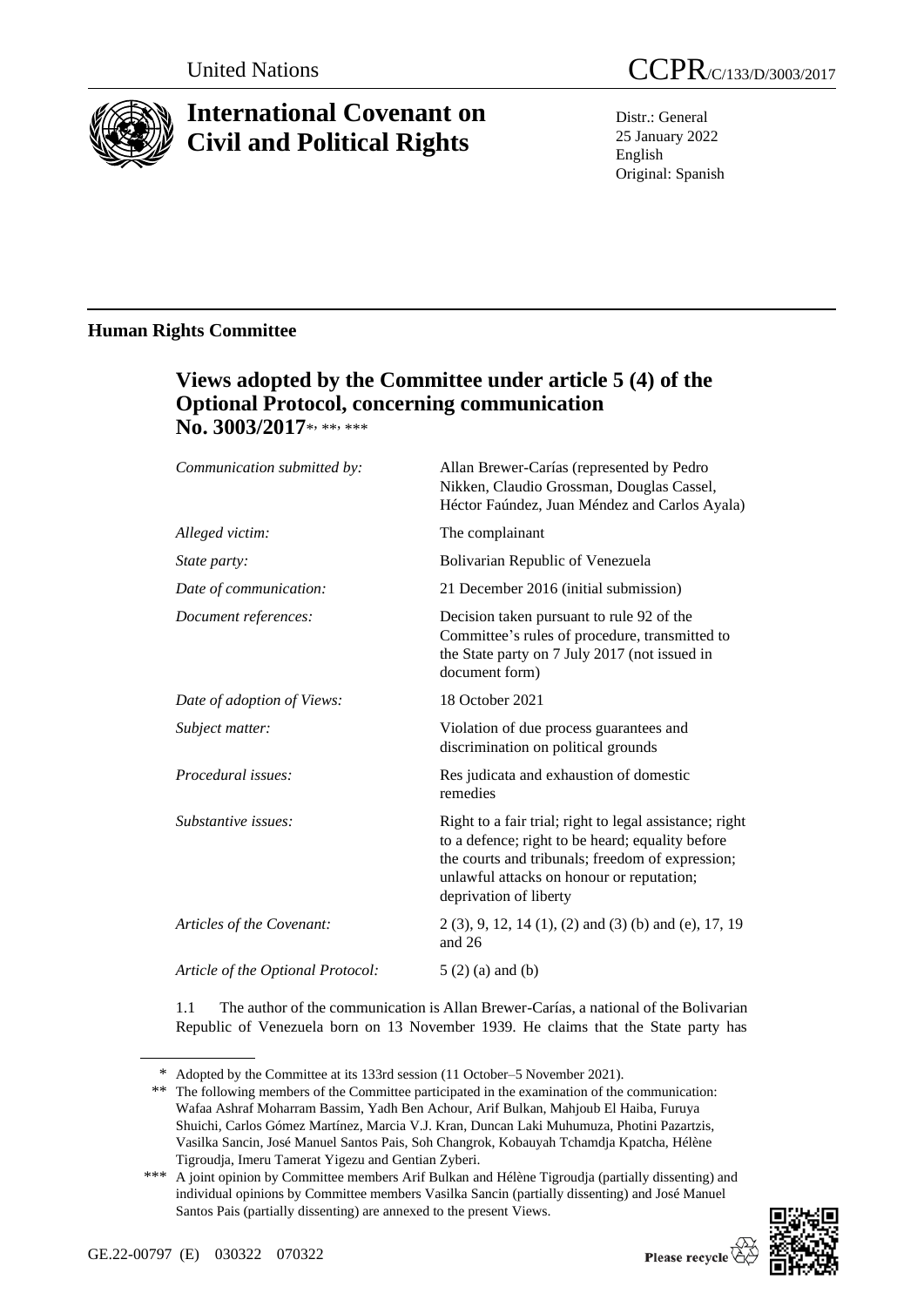violated his rights under articles  $2(3)$ ,  $9$ ,  $12$ ,  $14(1)$ ,  $(2)$  and  $(3)$  (b) and  $(e)$ ,  $17$ ,  $19$  and article 26 of the Covenant. The Optional Protocol entered into force for the State party on 10 August 1978. The author is represented by counsel.

1.2 On 24 April 2018, the Special Rapporteurs on new communications and interim measures decided, on behalf of the Committee, not to accede to the State party's request to examine the admissibility of the communication separately from the merits.

#### **The facts as submitted by the author**

2.1 In the early hours of 12 April 2002, the State party's military leaders announced on television that they had asked the then President, Hugo Chávez, to resign and that he had agreed. That same afternoon, Pedro Carmona Estanga, an opposition leader, announced the dissolution of the existing Government and the establishment, by decree, of a "democratic transitional government". The author claims that, in the early hours of that morning, he received a telephone call from Mr. Carmona urgently requesting his presence to give his legal opinion as a lawyer. He adds that he was taken to the military complex known as Fort Tiuna, where Mr. Carmona was in meetings that the author did not attend. At the complex, the author was shown the text of a draft decree, which later became known as the Carmona Decree, that was due to be announced that afternoon. He did not know who had drafted the text, and he disagreed with its content. The author claims that he was unable to meet with Mr. Carmona at Fort Tiuna. Consequently, at midday that same day, he went to Miraflores Palace, where he spent only a few minutes and was again unable to meet with Mr. Carmona. The author claims that he did not speak to Mr. Carmona until that afternoon, by telephone, at which time he gave him his legal opinion, namely his outright rejection of the decree in question. That conversation took place before the televised announcement of the decree, which the author watched at home. The author explains that, in his capacity as a lawyer specializing in public law and a recognized expert on the Constitution, he was asked to give his legal opinion on a text that had already been drafted. The fact that he was consulted on the document and rejected its content demonstrates that he had not drafted it. In the days that followed, the media speculated about the author's presence at Fort Tiuna and claimed that he had been the mastermind behind the Carmona Decree and had drafted it himself. The author immediately and publicly denied those claims.<sup>1</sup>

2.2 In July 2002, a Special Parliamentary Commission set up by the National Assembly to investigate the events of April 2002 issued a report without having summoned or heard the author. According to the report, the Commission found that it was "proven" that the author had participated in the "planning and execution of the coup d'état" <sup>2</sup> and that he had "jointly drafted the decree of self-proclamation and dissolution of the Government". 3

2.3 On 27 January 2005, Provisional Prosecutor No. 6 from the Public Prosecutor's Office, Luisa Ortega Díaz, who had full national jurisdiction, charged the author with the offence of "conspiracy to alter the Constitution through violent means" for his role in the "discussion, preparation, drafting and presentation" of the Carmona Decree. The starting point and basis for the charge was a private complaint filed on 22 May 2002 by Ángel Bellorín, a lawyer and army colonel, who stated that it was a "well-known and repeatedly stated fact" that the author had participated in the drafting of the decree "as demonstrated by the newspaper articles". The author explains that the newspaper articles presented as evidence are based on nothing more than interpretations, rumours and journalists' opinions and that he immediately denied them.

2.4 The author explains that, as part of the proceedings relating to the events under investigation, Josefina Gómez Sosa, a temporary provisional judge at Supervisory Court of First Instance No. 25 of the Caracas Criminal Circuit, issued an order banning several individuals who were under investigation for their alleged involvement in the events of April 2002 from leaving the country. The Court of Appeal overturned the order on the ground that it was not accompanied by a reasoned argument. On 3 February 2005, the Judicial

<sup>&</sup>lt;sup>1</sup> The author cites a series of newspaper articles dated 17 April 2002 and two books written by him.

<sup>&</sup>lt;sup>2</sup> Report of the Special Parliamentary Commission set up to investigate the events of April 2002, Caracas, July 2002, p. 276.

<sup>3</sup> Ibid.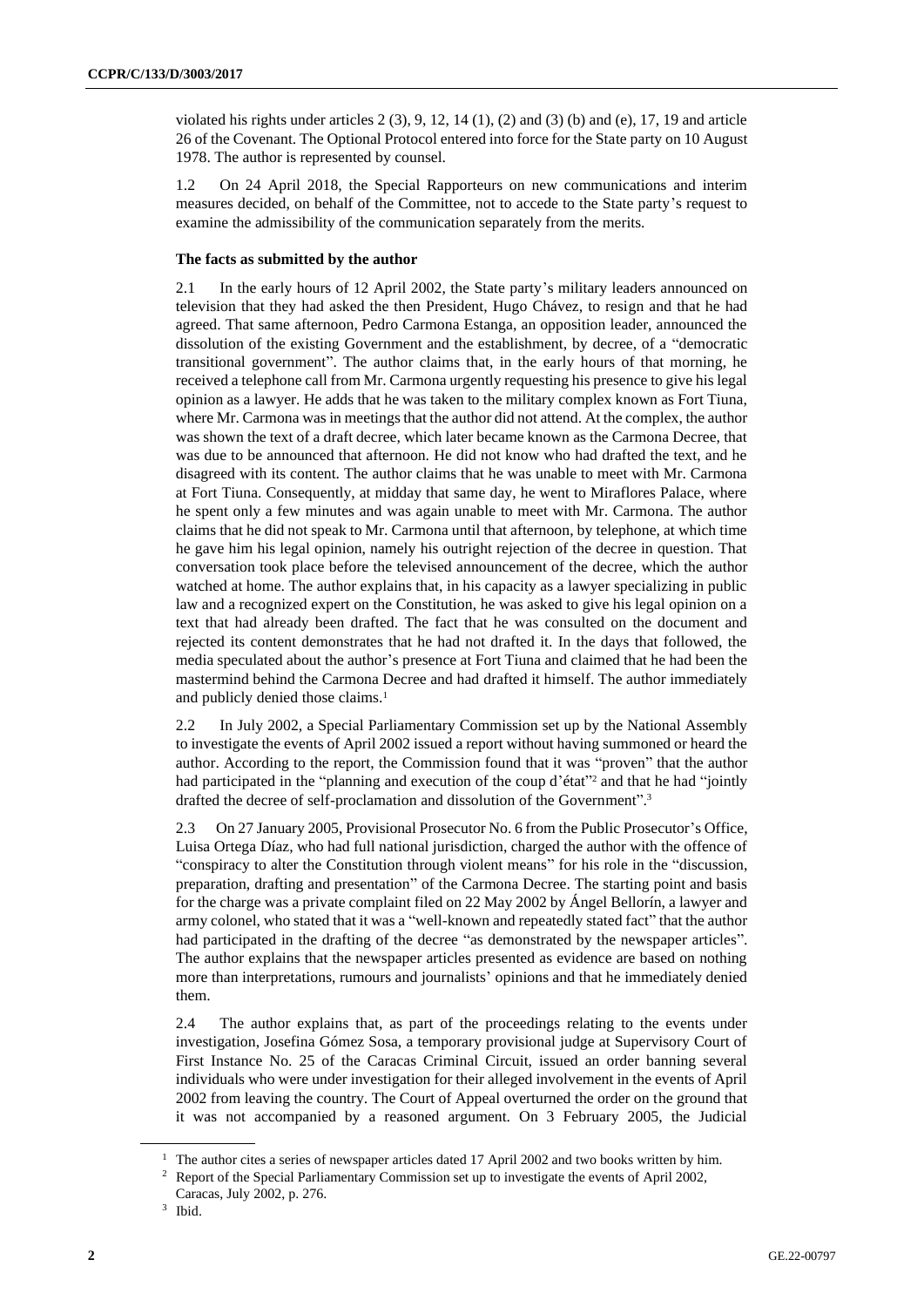Commission of the Supreme Court suspended the two judges who voted to overturn the order, as well as Ms. Gómez Sosa, the provisional judge who had issued the order allegedly without a reasoned argument. The author explains that Judge Gómez Sosa was replaced by another temporary judge, Manuel Bognanno. On one occasion, Judge Bognanno ordered Provisional Prosecutor No. 6 to provide the author's lawyers with the copies of the case file they had requested, and on another occasion, to provide them with the case file itself. The Prosecutor denied the request, and Judge Bognanno sent a letter to the Senior Prosecutor informing him of the Prosecutor's irregular conduct. Two days later, Judge Bognanno was suspended from his post.

2.5 The author states that on 29 September 2005, he lawfully left the State party to fulfil academic commitments at Columbia University in New York. He adds that since then, he has remained outside the country as an exile to protect his freedom and his physical and moral integrity. On 4 October 2005, the author's lawyers filed a petition for annulment with the relevant court following the publication, the previous month, of a book by the Attorney General, who was already in office. In the book, the Attorney General claimed that the author, together with other individuals, had drafted the Carmona Decree. <sup>4</sup> In the petition for annulment, the author alleged that "the investigation in the present case has been conducted by a body whose highest authority is completely biased," in violation of his rights to a defence, the presumption of innocence and due process. On 21 October 2005, Provisional Prosecutor No. 6 filed criminal charges against the author and ordered him to be placed in pretrial detention.<sup>5</sup> On 26 October 2005, the author's lawyers filed an early motion requesting that the order to place him in pretrial detention be declared inadmissible. On 8 November 2005, the author's lawyers filed another petition for annulment of the entire proceedings. The author alleges that, to date, the petitions for annulment and the request for a declaration of inadmissibility remain unresolved.

2.6 The author explains that on 10 May 2006, he informed Supervisory Court No. 25 that he had accepted the position of Adjunct Professor at Columbia University. He claims that he shared the information to avoid disrupting the proceedings for the other defendants. However, on 15 June 2006, the Provisional Supervisory Judge issued an indictment against the author and ordered him to be placed in pretrial detention. As he was outside the territory of the State party, the author could not be deprived of his liberty. The author adds that, on 29 August 2006, the State party's Ambassador to Costa Rica sent identical letters to the Inter-American Institute of Human Rights and to the Government of Costa Rica regarding an invitation the author had received to give a lecture in the country. In the letter, the Ambassador expressed her bewilderment at the invitation and requested that the author be arrested, asserting that he "was the material and intellectual author of the [Carmona] Decree and gave instructions on revisions to the drafting thereof", and that he "was and is aware of all the offences he was committing and that is why he fled the country".

2.7 The author explains that on 1 February 2007, Decree No. 5790 was published. The Decree, which was described as having "the rank, value and force of a Special Amnesty Act", extinguished all criminal proceedings relating to the events surrounding the drafting and signing of the Carmona Decree. On 11 January 2008, the author's lawyer requested the Supervisory Judge to dismiss the case on the basis of the Special Amnesty Act. On 25 January 2008, the judge rejected that request, but did dismiss the case against the author's codefendants, who, according to the author, were in the same procedural situation as him. His appeal was rejected on 3 April 2008 by Chamber No. 5 of the Court of Appeal of the Criminal Judicial Circuit of Caracas Metropolitan Area.

<sup>4</sup> Isaías Rodríguez, *Abril comienza en Octubre*, Caracas, Grabados Nacionales, 2005, p. 195.

<sup>5</sup> The Venezuelan criminal process has three well-defined phases: preparatory, intermediate and trial. The indictment brings the preparatory phase to an end and signals the beginning of the intermediate phase, in which the Supervisory Judge reviews whether the indictment complies with the minimum requirements of form and substance, and triggers the preliminary hearing, at which the judge decides whether to acquit the accused or begin the trial phase.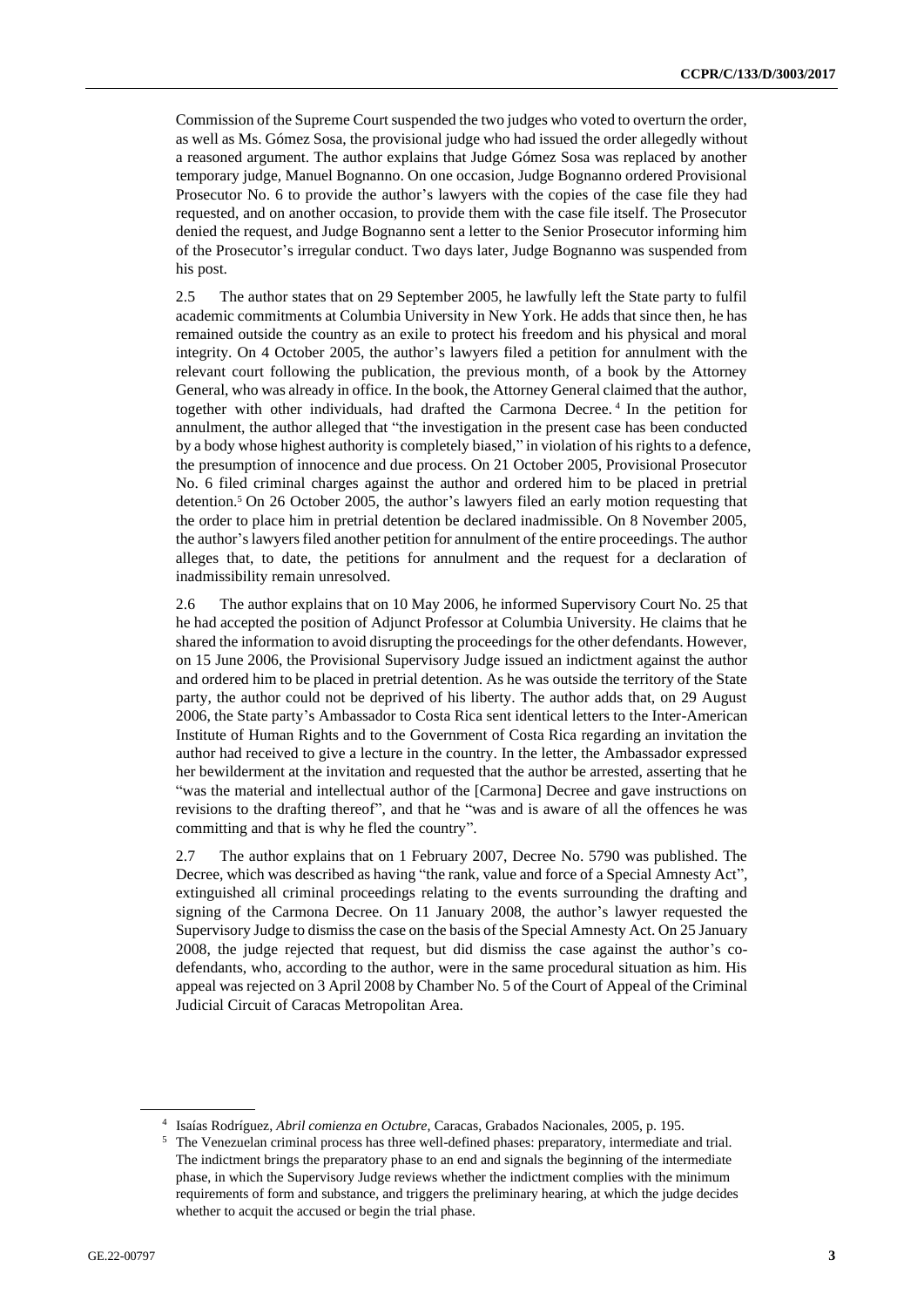#### **The complaint**

3.1 The author claims to be a victim of violations of his rights under articles 2 (3), 9, 12, 14 (1), (2) and (3) (b) and (e), 17, 19 and 26 of the Covenant. He stresses that the abovementioned violations have taken place in the context of a political crackdown on the judiciary and the Public Prosecutor's Office that has been widely documented by various international human rights protection bodies.<sup>6</sup>

3.2 With regard to the requirement of non-duplication of proceedings, the author explains that the Inter-American Court of Human Rights ruled on his case on 26 May 2014, declaring it inadmissible without considering the merits.<sup>7</sup> He claims that, as the case is not being examined by any other international procedure, the communication is admissible under article 5 (2) (a) of the Optional Protocol.

3.3 As to the requirement of exhaustion of domestic remedies, the author explains that the only suitable remedy available was ineffective and that the other available remedies were neither suitable nor effective. He asserts that his communication is therefore admissible under article 5 (2) (b) of the Optional Protocol. The author explains that he appealed against each of the violations of his right to due process in a timely manner, but the result was unfavourable on each occasion. He stresses that despite the lack of judicial independence, he made a reasonable effort to exhaust all available remedies, including filing a petition for the outright annulment of all proceedings, on which the courts never ruled.<sup>8</sup> The author explains that, without responding to his petition for annulment, the Supervisory Judge ordered his detention. Since then, the State party has made the exercise of any procedural activity or remedy conditional on his placement in pretrial detention. He explains that appeals and cassation remedies are not only unavailable in the absence of judicial acts against which such appeals would be filed, but that they are not suitable for the outcome sought, namely the cessation of the violations committed in the investigation phase that affect the subsequent phases of the proceedings. He adds that the State party cannot force him, as a politically persecuted individual, to exhaust any available remedies, since that would entail him submitting to the persecution to which he is subjected, including arbitrary detention and further aggravation at the hands of those against whom he is making the complaint. The author emphasizes that any remedy that forces the victim to submit to unlawful and arbitrary detention is not an effective remedy and is not an obligation that can be reasonably placed on the victim.

3.4 With regard to the right to be heard by an independent and impartial tribunal, as enshrined in article 14 (1) of the Covenant, the author claims that in 1999, the Government began to interfere in the judiciary to such an extent that it has been able to appoint judges of any rank. He adds that between 60 and 80 per cent of judges are provisional, an issue that also affects prosecutors. He stresses that since 2005, the Constitutional Chamber of the Supreme Court has not found admissible any constitutional *amparo* case brought against the President, nor has it annulled any act of government. The author adds that the Inter-American Court of Human Rights has condemned the State party on three occasions for failing to guarantee the stability of the judiciary.<sup>9</sup> He emphasizes that the Supreme Court itself has said that provisional judges are appointed in a discretionary manner and can be removed from office in the same manner.<sup>10</sup>

<sup>6</sup> The author cites documents issued by the Committee, the Inter-American Commission on Human Rights, the Special Rapporteur on the independence of judges and lawyers, the Human Rights Council, the Committee against Torture and the United Nations High Commissioner for Human Rights.

<sup>7</sup> Inter-American Court of Human Rights, *Case of Brewer Carías v. Venezuela,* Judgment of 26 May 2014 (preliminary objections).

<sup>&</sup>lt;sup>8</sup> The author lists the eight remedies that he has pursued throughout the process and claims that none of them were effective in remedying the violations.

<sup>9</sup> The author cites, inter alia, *Apitz Barbera et al. ("First Court of Administrative Disputes") v. Venezuela*, Judgment of 5 August 2008 (preliminary objections, merits, reparations and costs), para. 253.

<sup>&</sup>lt;sup>10</sup> The author cites, inter alia, Judgment No. 2414 of the Constitutional Chamber of the Supreme Court, 20 December 2007.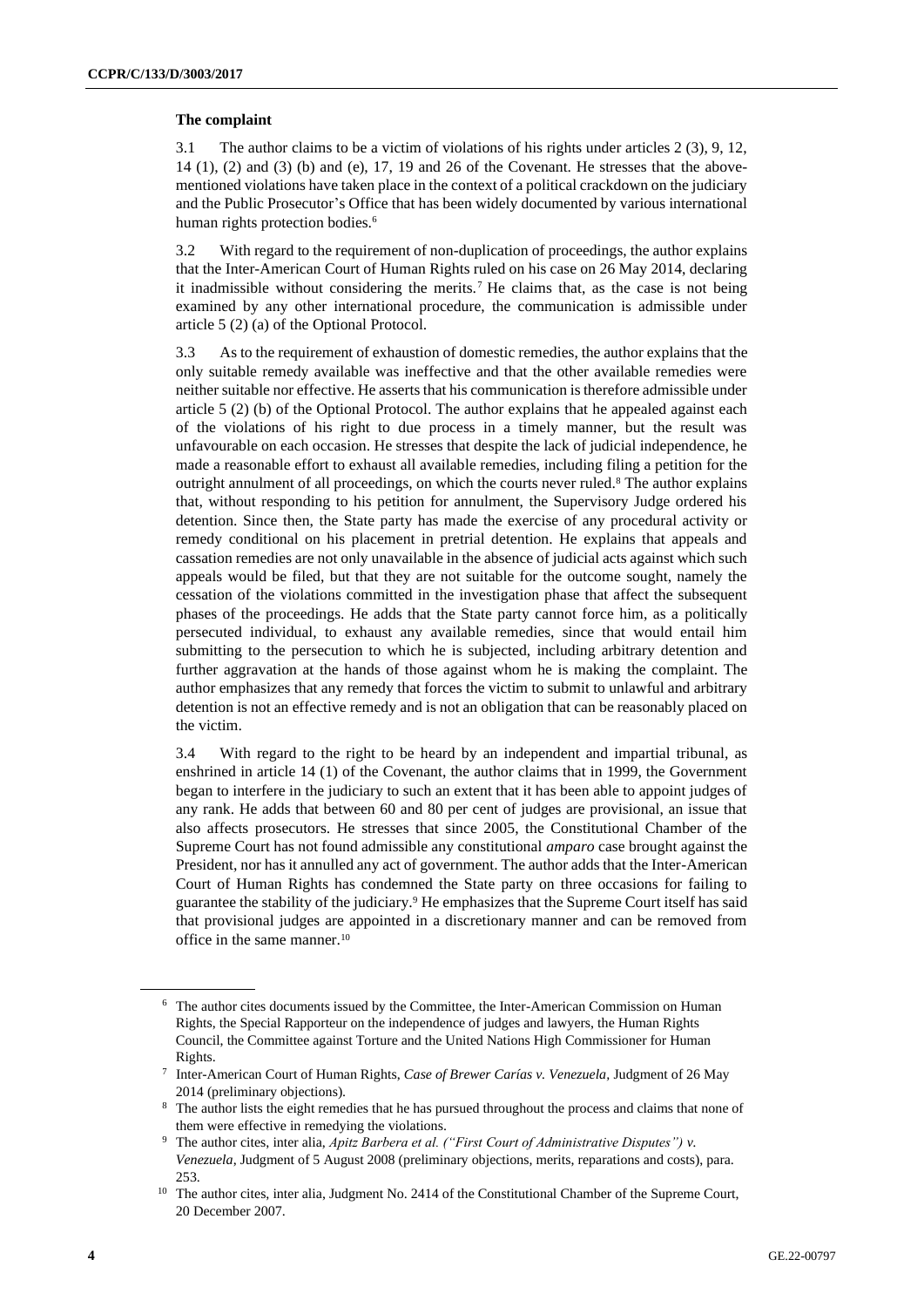3.5 The author explains that the lack of independence of the State party's judiciary has had a concrete impact on his case, since all the judges and prosecutors involved in the criminal proceedings relating to him are temporary or provisional officials who have been appointed or replaced in a discretionary manner for political reasons. This is demonstrated even more clearly by the case of the two judges who were suspended for ruling against the prosecutors (see para. 2.4 above). The author explains that the provisional judges' lack of stability, coupled with the manifestly political bias of Provisional Public Prosecutor No. 6 at the time, has deprived him of any possibility of being tried by an independent and impartial judge.

3.6 With regard to the violation of his right to be presumed innocent under article 14 (2) of the Covenant, the author explains that the Committee itself has warned that public authorities should abstain from making public statements affirming the guilt of the accused.<sup>11</sup> He emphasizes that in *Cedeño v. Bolivarian Republic of Venezuela*, the Committee concluded that the direct reference to the victim's case made by the President of the State party at the time, and before a judgment had been handed down, violated the principle of the presumption of innocence.<sup>12</sup> Similarly, in another case, the Committee concluded that public statements made by high-ranking law enforcement officials portraying the author as guilty and which received extensive media coverage demonstrated that the authorities failed to exercise the restraint that article 14 (2) required of them.<sup>13</sup> The author explains that, in his case, the actions of, inter alia, the President,<sup>14</sup> the Special Parliamentary Commission (see para. 2.2 above), the Attorney General (see para. 2.5 above) and certain Ambassadors of the State party (see para. 2.6 above) not only constituted a violation of his right of defence, but also contributed to the construction of a politically motivated presumption of his guilt.

3.7 The author also claims that his right to adequate time and facilities for the preparation of his defence, which is protected by article 14 (3) (b) of the Covenant, was violated.<sup>15</sup> In his case, he claims that throughout the proceedings he was unable to obtain a copy of any of the related documentation. His lawyers were allowed only to transcribe by hand the various elements of the file, which amounted to thousands of pages in 27 sections. The author further explains that video statements by journalists were used for his indictment; he claims that he repeatedly requested access to the videos but was shown the content of only two of them. In some instances, he was told that the recordings could not be found, or that because of the large number of defendants it was difficult to find a suitable opportunity, or that the office was busy with other matters. The author explains that, based on the videos he did view, it was clear that the texts transcribed in the indictment were incorrect and did not correspond to what was said. In view of this, the author requested a full transcript of all the videos in the case file that were to be considered as evidence in support of the charges; that request was also rejected. The author explains that there was no reasonable justification for obstructing his access to copies of the files and evidence, and that the obstacles he had faced had made it impossible for him to prepare his defence.

3.8 The author explains that he was never permitted to be present for the examination of any of the prosecution witnesses or to cross-examine them, in violation of article 14 (3) (e) of the Covenant. In certain cases only, he was allowed to submit examination questions, which had to be passed on to Provisional Prosecutor No. 6, who handled the questions alone

<sup>&</sup>lt;sup>11</sup> The author cites the Committee's general comment No. 32 (2007), para. 30.

<sup>12</sup> *Cedeño v. Bolivarian Republic of Venezuela* [\(CCPR/C/106/D/1940/2010\)](http://undocs.org/en/CCPR/C/106/D/1940/2010).

<sup>&</sup>lt;sup>13</sup> *Gridin v. Russian Federation* [\(CCPR/C/69/D/770/1997](http://undocs.org/en/CCPR/C/69/D/770/1997) an[d CCPR/C/69/D/770/1997/Corr.1\)](http://undocs.org/en/CCPR/C/69/D/770/1997/Corr.1), para. 8.3.

<sup>&</sup>lt;sup>14</sup> The author quotes the President at the time, Hugo Chávez, who, on 2 June 2002, in his television programme "Aló Presidente", said: "This gives us all an idea of the degree of responsibility the coup plotters harbour in their souls; they manipulated a large number of people and now some have left the country. Justice must reach them wherever they are. We saw Dr. Olavarría's explanation, that on the 10th Brewer Carías went looking for him, with Daniel Romero, and who is this Daniel Romero whom we saw reading the decree of the coup? They already had the decree ready beforehand. They already knew what was coming the next day, a coup put together in a laboratory, the march, with the support of the media." Available at http://www.todochavez.gob.ve/todochavez/4100-alo-presidente-n-106.

<sup>&</sup>lt;sup>15</sup> The author cites the Committee's general comment No. 32 (2007), para. 33.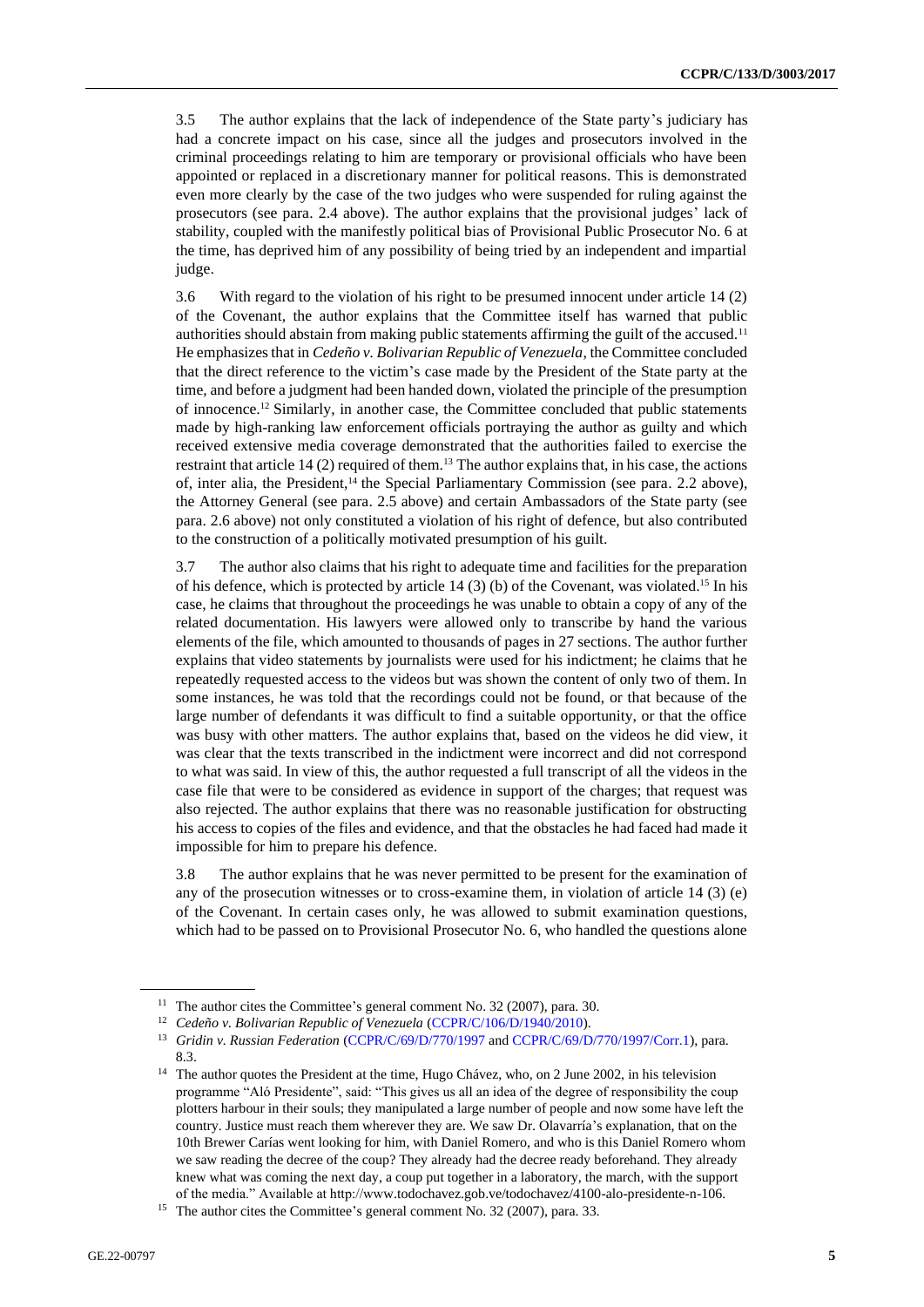without any oversight whatsoever. The author explains that requests made by his lawyers to call witnesses or introduce relevant evidence were arbitrarily rejected.

3.9 With regard to his right to an effective remedy under article 2 (3) of the Covenant, read in conjunction with article 14 (1), the author explains that he repeatedly applied to the Provisional Supervisory Judge and the Court of Appeal for the restoration of his rights. However, on each occasion his requests were rejected on the grounds that he must not interfere with the work of the Provisional Prosecutor, who conducts the investigation in an "autonomous" manner, or that it was not the right time to make such requests, or he simply received no response, as in the case of his petitions for annulment. The author explains that this conduct left him in a situation of defencelessness against the arbitrary actions of the Provisional Public Prosecutor, in violation of his right to an effective remedy.

3.10 The author claims that the political persecution of him, together with the order to place him in pretrial detention, amounts to a violation of his right to freedom of expression and to freely exercise his profession as a lawyer, which is protected by article 19 of the Covenant, as well as his freedom and freedom of movement, under articles 9 and 12 of the Covenant. The author asserts that the real motivation for his persecution is his anti-Government political dissent, as demonstrated by the fact that the State party ignored the author's immediate public statements, which were corroborated by witnesses, in which he asserted that he had been asked for his legal opinion as a lawyer and that he had opposed the content of the Carmona Decree. He adds that the International Criminal Police Organization (INTERPOL) itself considered prima facie that the offence with which the author was charged fell into the category of "purely political offences" and, after requesting additional information from the State party and receiving no reply, decided to remove the author's details from its databases.

3.11 As to the violation of his right to equality and non-discrimination, as enshrined in article 26 of the Covenant, the author explains that only civilians are being prosecuted over the events of April 2002; not a single member of the military has faced trial owing to a constitutional privilege granting generals and admirals the right to a "preliminary hearing" before the Supreme Court, which ruled that there was insufficient grounds to try them. The author adds that another element that led to the violation of that right was the refusal to apply the Special Amnesty Act to him, despite the fact that he was in the same legal and de facto situation as other individuals who did benefit from the Act.

3.12 The author adds that the statements made by State officials in violation of his right to be presumed innocent also violated his right to honour and reputation, as enshrined in article 17 of the Covenant.<sup>16</sup>

3.13 The author requests the Committee to find that the State party has violated the abovementioned rights and to order full reparation in the form of: (a) a declaration of outright annulment and the immediate dismissal of the proceedings against him, rendering null and void the order for his placement in pretrial detention; (b) the provision of an effective remedy before independent and impartial judges; (c) compensation and legal costs; (d) a guarantee of the independence and impartiality of the judiciary in order to avoid similar violations; (e) the publication of the Views adopted by the Committee; and (f) the submission, within 90 days, of information on the measures taken to give effect to the Committee's Views.

#### **State party's observations on admissibility**

4.1 On 7 September 2017, the State party submitted its observations on the admissibility of the communication and requested that it be found inadmissible under articles 5 (2) (a) and (b) of the Optional Protocol.

4.2 The State party explains that, in accordance with article 5 (2) (a) of the Optional Protocol, the Committee shall not consider any communication if the same matter has been submitted to another international procedure of international investigation or settlement. It claims that the present case has been submitted to the Inter-American Commission on Human Rights and to the Inter-American Court of Human Rights, which has ruled on it. The State

<sup>16</sup> The author cites the Human Rights Committee, *Birindwa and Tshisekedi v. Zaire*, communications No. 241/1987 and No. 242/1987), para. 12.7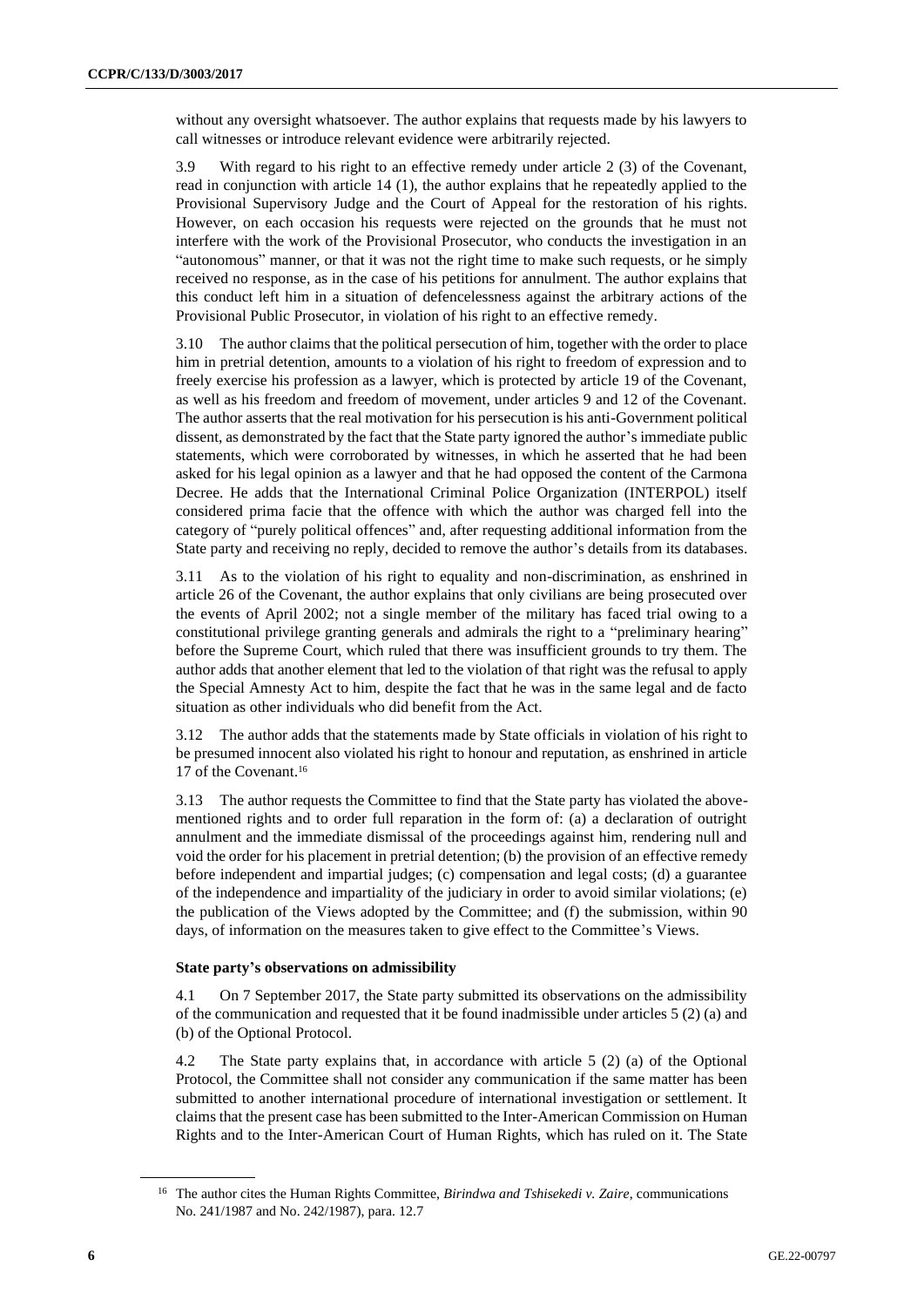party explains that, in violation of the Optional Protocol, the petitioners are asking the Committee to act as a mechanism for the appeal or review of the Judgment issued by the Court.

4.3 With regard to article 5 (2) (b) of the Optional Protocol, the State party explains that after the judicial proceedings were initiated, the author left the territory of the State party and has not returned to face trial. As a result, the judicial proceedings have been suspended, and the author has not taken the steps set out in the Code of Criminal Procedure to remedy the alleged violations of his human rights. It adds that the Inter-American Court of Human Rights has already found, in its Judgment of 26 May 2014, that the author had failed to exhaust suitable and effective remedies and that the exceptions to the requirement of exhaustion of such remedies did not apply.<sup>17</sup>

#### **Author's comments on the State party's observations on admissibility**

5.1 In his comments of 15 February 2018, the author explains that the Committee has asserted that the phrase "no ha sido sometido" ("has not been submitted"), in article 5 (2) (a) of the Spanish version of the Optional Protocol, should be understood to mean "is not being examined" by another procedure of international investigation or settlement.<sup>18</sup> He adds that the State party did not make any express reservation to the provision contained in article 5 (2) (a) and that the Committee is therefore competent to examine and decide on the present communication, as it has done in a number of cases in which States parties have not made reservations and the same matter has already been considered by other procedures of international investigation or settlement.<sup>19</sup>

5.2 With regard to the exhaustion of domestic remedies, the author explains that an exception to this requirement is made when there has been an unwarranted delay in the proceedings that is attributable to the State party, as set out in article 5 (2) (b) of the Optional Protocol. The author emphasizes that, despite his active participation in the proceedings, more than 12 years have passed without the necessary conditions having been guaranteed to continue with the proceedings, making it impossible for him to continue with his defence without undermining his rights. The author again lists the various remedies he has pursued throughout the proceedings and explains that the last of these, the petition for annulment or criminal *amparo*, should have been resolved within three days of its submission,<sup>20</sup> but that he never received a ruling from the court on the matter.

#### **State party's observations on the merits**

6.1 On 17 June 2020, the State party submitted its observations on the merits of the communication. With regard to all the alleged violations, the State party reiterates that the criminal proceedings in question have been suspended because the author is outside the State party and has therefore not taken the steps provided for in the Code of Criminal Procedure to remedy the alleged violations of his rights, depriving the justice system of the possibility of resolving the issues raised by his lawyers.

6.2 With regard to the right to be heard by an independent and impartial judge or tribunal, the State party argues that the author does not specify the manner, place and time in which his right was violated, but merely describes events that occurred in the course of the judicial proceedings.<sup>21</sup>

6.3 With regard to the right to the presumption of innocence, the State party argues that the author does not identify the judicial body which, in his view, violated his right, nor does he describe how this violation occurred. It adds that the author reproduces communications

<sup>17</sup> The State party transcribes almost in their entirety paragraphs 88–89 and 96–98 of the Judgment in the case concerning *Brewer Carías v. Venezuela*.

<sup>&</sup>lt;sup>18</sup> The author cites, inter alia, *Semey v. Spain* [\(CCPR/C/78/D/986/2001\)](http://undocs.org/en/CCPR/C/78/D/986/2001) and *Rodríguez Castañeda v. Mexico* [\(CCPR/C/108/D/2202/2012\)](http://undocs.org/en/CCPR/C/108/D/2202/2012).

<sup>19</sup> Ibid.

<sup>20</sup> As set out in article 177 of the Code of Criminal Procedure.

<sup>&</sup>lt;sup>21</sup> The State party transcribes almost in their entirety paragraphs  $109-111$  of the Judgment of the Inter-American Court of Human Rights in the case concerning *Brewer Carías v. Venezuela*.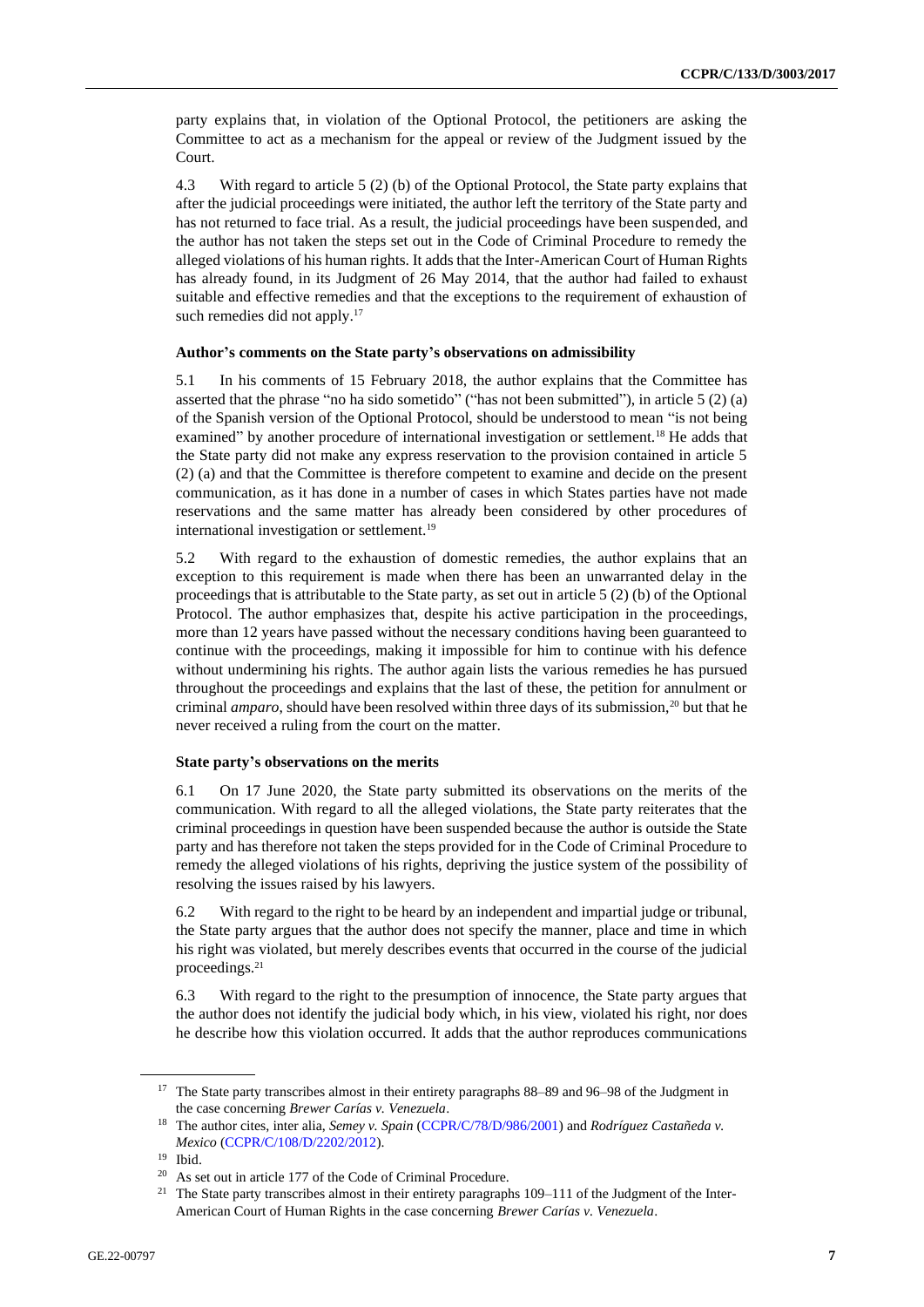signed by diplomatic officials who were not parties to the judicial proceedings against him and which relate to activities unconnected to the criminal proceedings, and that the content of those communications was not presented as evidence to support the charges brought by the Public Prosecutor's Office. It stresses that there is no court ruling establishing his responsibility for the acts attributed to him.

6.4 With regard to the right to present witnesses and cross-examine prosecution witnesses, the State party explains that the violations of this right are alleged in the context of the investigation conducted by the Public Prosecutor's Office, not in court proceedings. It explains that the appropriate procedural stage for presenting and examining evidence in criminal proceedings, and for contesting the admissibility of that evidence, is the trial phase.

6.5 With regard to the right to adequate time and facilities to prepare a defence, the State party argues that the failure to provide copies of documents does not constitute a violation of that right. It explains that the lawyers were allowed to review the file for as long as they wished and were permitted to manually transcribe the documents contained within it. With regard to access to one of the items of evidence used by the Public Prosecutor's Office for the indictment, the State party explains that the preliminary hearing and the trial phase are the appropriate procedural stages for examining and contesting evidence.

6.6 With regard to the right to an effective remedy, the State party explains that the author recounts all the occasions on which he had recourse to the competent courts to exercise his defence and describes the decisions subsequently handed down by those courts. This demonstrates that the author had full access to the court hearing his case in order to mount a defence and to the appeals against the decisions. It emphasizes that the motions filed have not exhausted the remedies established by law, since they were filed only at the early stage of the proceedings, with the preliminary phase and the eventual trial phase still pending.

6.7 With regard to the right to freedom of expression and the free exercise of his profession as a lawyer and the alleged restriction of his right to freedom of movement, the State party explains that the criminal investigation against the author was based on elements that led to the presumption that an offence had been committed.

6.8 The State party argues that being the subject of a criminal investigation or indictment cannot be considered a violation of the right to equality and non-discrimination. The State party adds that the Special Amnesty Act was adopted for the benefit of all persons who, as of the date of its adoption, had appeared in court and had been subject to criminal proceedings. It explains that the court refused to apply the amnesty to the author because he did not meet the legal conditions set out in the Act since, at the time the Act was adopted, there were no criminal proceedings against him and he had not appeared in court. The State party claims that the other defendants were not in the same legal situation as him, as they had appeared in court in the territory of the State party.

6.9 With regard to the right to honour and reputation, the State party argues that because the author's claims are so thin, it can merely reiterate that the criminal proceedings have been suspended because of the author's absence, as a result of which he has not taken legal action to report or remedy the alleged violations.

6.10 The State party requests the Committee to find the communication inadmissible or to find that the author's rights have not been violated in the way that he claims.

#### **Author's comments on the State party's observations on the merits**

7.1 On 25 September 2020, the author submitted his comments on the State party's observations on the merits. The author argues that the State party merely repeats its argument that the communication is inadmissible since it has not been possible to remedy the arbitrary acts committed against him because he is outside the State party's territory. He claims that there is no domestic legislative provision that requires an accused person to be present in order for a judge to rule on a valid application, appeal or action brought by that person. Therefore, the judges can and must resolve his petition for annulment or criminal *amparo*. However, the State party has de facto suspended the judicial process and made the exercise of any procedural activity conditional on his placement in pretrial detention.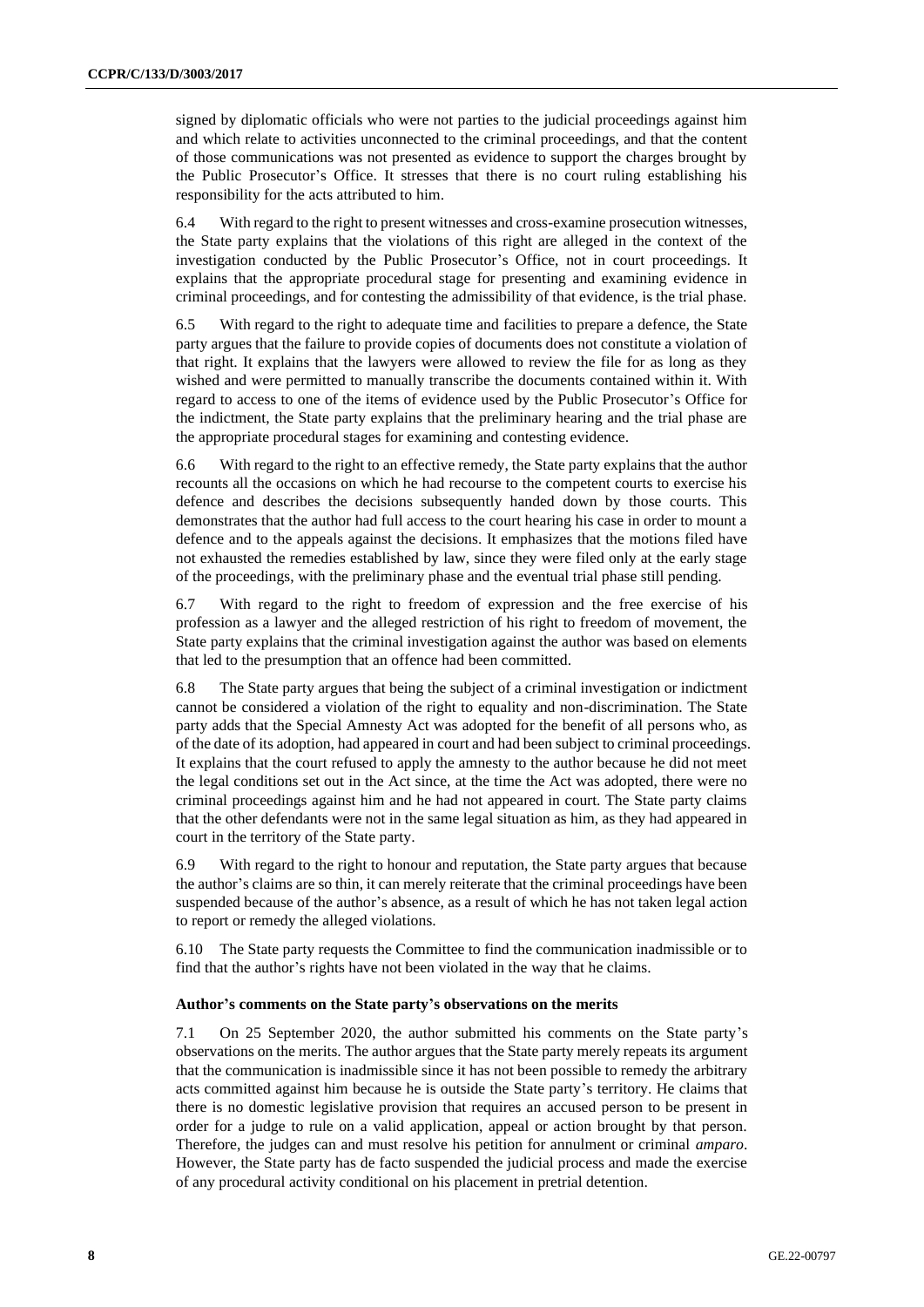7.2 With regard to the right to be heard by an independent and impartial judge or tribunal, the author argues that, in his initial communication, he did in fact document in detail all the violations to which he refers. He explains that the fact that his criminal proceedings are being, and may continue to be, presided over by judges who are subject to discretionary removal at any time is evidence of a violation of the right to be tried by independent judges, highlighting the need for the Committee to intervene to protect the victim.

7.3 With regard to the right to the presumption of innocence, the author claims that, in his initial communication, he did in fact document in detail all the violations to which he refers. He adds that by freezing the criminal proceedings against him and keeping in place the orders for his arrest and detention without resolving any of the motions filed by him, the State party is denying him the effects of the right to be presumed innocent. The author argues that the presumption of innocence is incompatible with the judge's hostile attitude, which is obstructing his right to a defence, and that, in practice, he has been condemned to living in exile, experiencing scorn and a disrupted family life without having been convicted.

7.4 With regard to the right to adequate time and facilities for the preparation of a defence, the author explains that it is unreasonable, arbitrary and disproportionate to expect the author to copy many thousands of pages of criminal case files by hand. He recalls that he was also denied access to materials and items in the file, such as videos and interviews that were in the possession of the Prosecutor's Office and that were used against him. The author reiterates that these obstructions made it impossible to mount a defence.

7.5 With regard to the right to present witnesses and cross-examine prosecution witnesses, the author explains that in denying him this right, the State party has, in practice, prevented the clarification of the facts in order to proceed to a predetermined conviction. He adds that the State party intends to limit the right in question only in the final phase of the proceedings, namely the trial. However, that would imply that the Prosecutor's Office has absolute, unlimited, arbitrary and total power. The author argues that it was precisely to prevent this that the State party adopted the adversarial system, introducing the post of supervisory judge from the earliest stages of the proceedings in order to verify the legality of prosecutors' investigations and protect the rights of defendants. He explains that it is precisely from the early stages of criminal proceedings that serious consequences, such as criminal charges and pretrial detention, can arise; for this reason, this right is essential and must be guaranteed from the beginning of the process.

7.6 With regard to his right to an effective remedy, the author explains that despite repeated recourse to the Provisional Supervisory Judge and the Court of Appeal to request the restoration of his violated rights, on no occasion did the judges, who lacked any independence and impartiality, provide effective protection. He alleges that these were mere pro forma appeals without any possible effective result, while the criminal *amparo* petition he filed was never decided.

7.7 With regard to his right to equality and non-discrimination, the author adds that making the application of the amnesty conditional on a person's presence in the country does not seem to be a legitimate measure and is certainly not in good faith. He explains that the State party arbitrarily excluded him from the application of the Special Amnesty Act, which was applied to his co-defendants. The author adds that the arbitrary criminal prosecution brought against him was motivated by political persecution, which amounts to politically motivated discrimination.

#### **Issues and proceedings before the Committee**

#### *Consideration of admissibility*

8.1 Before considering any claim contained in a communication, the Committee must decide, in accordance with rule 97 of its rules of procedure, whether the communication is admissible under the Optional Protocol.

8.2 In connection with the submission of the matter to another procedure of international investigation or settlement, the Committee notes the State party's contention that the case should be declared inadmissible because the same matter "has been submitted" to the Inter-American Commission on Human Rights and the Inter-American Court of Human Rights.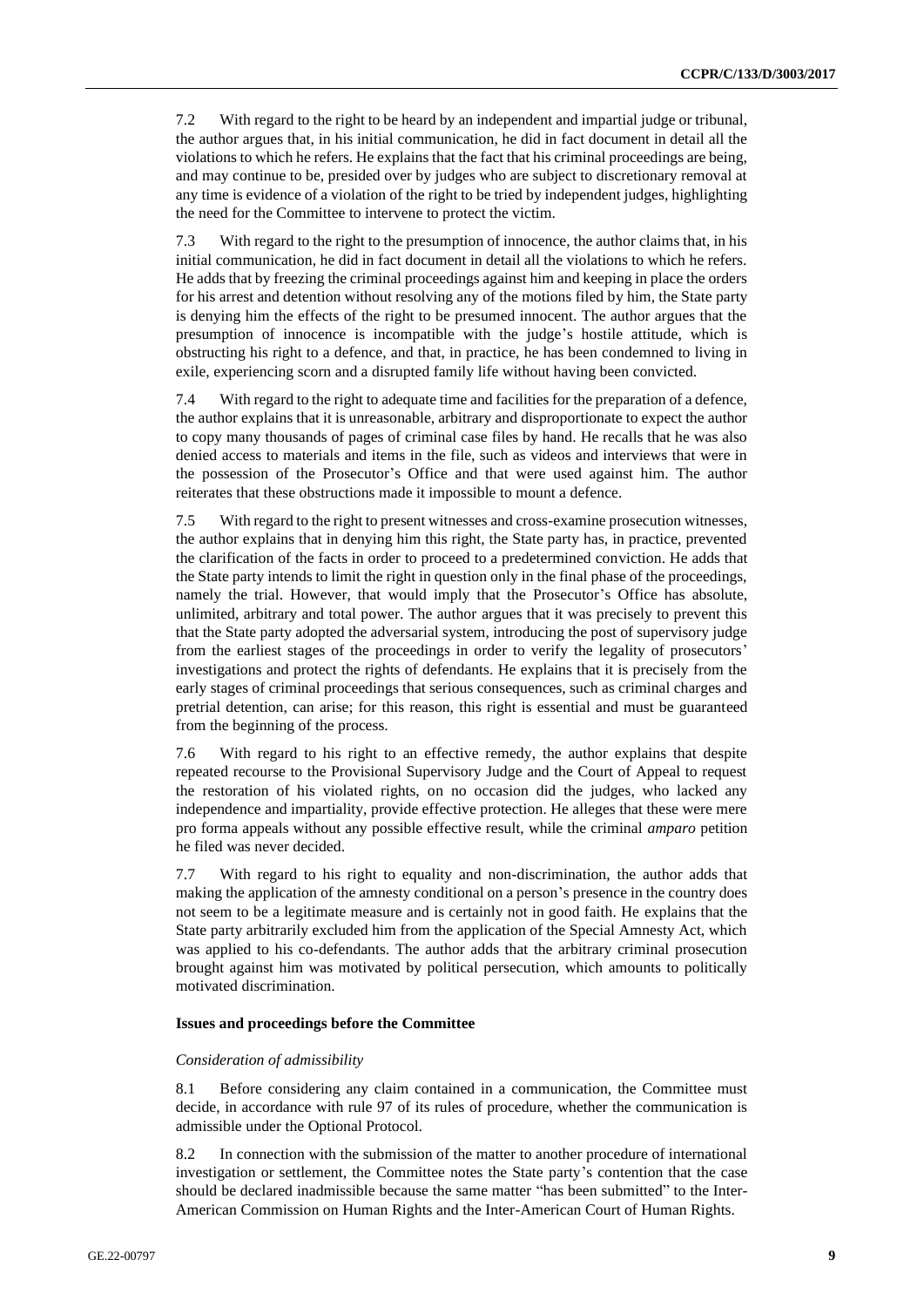8.3 The Committee recalls its jurisprudence, according to which, under article 5 (2) (a) of the Optional Protocol, a communication shall be declared inadmissible if it is being examined under another procedure of international investigation or settlement. It further recalls its jurisprudence, according to which, while the Spanish version of article 5 (2) (a) of the Optional Protocol can result in this paragraph being interpreted differently from the other language versions, this difference must be resolved in accordance with article 33 (4) of the 1969 Vienna Convention on the Law of Treaties by adopting the meaning which best reconciles the authentic texts, having regard to the object and purpose of the treaty. The phrase "ha sido sometido" ("has been submitted") in the Spanish version should therefore be interpreted, in the light of the other versions, as meaning "is being examined" under another procedure of international investigation or settlement. The Committee considers that this interpretation reconciles the meaning of article 5 (2) (a) of the authentic texts referred to in article 14 (1) of the Optional Protocol.<sup>22</sup> Bearing in mind that the same matter is no longer pending before the above-mentioned regional bodies and that the State party has not entered a reservation to article 5 (2) (a) of the Optional Protocol, the Committee considers that, under that article, there is no obstacle to declaring the communication admissible. The Committee notes that fully reasoned decisions of the organs of the inter-American system on an essentially similar complaint by the author against the State party deserve due consideration.<sup>23</sup> This does not imply, however, that the Committee cannot reach a different conclusion, in particular on issues relating to the standards of law applicable in the light of the Covenant.

8.4 The Committee notes the State party's claims that the proceedings against the author have been suspended because he left the State party's territory and has not returned to face trial. The Committee also notes the author's allegations that the only available remedy, namely the petition for annulment or criminal *amparo*, which he pursued, was ineffective; that other available remedies were neither suitable nor effective; and that the appeals and cassation remedies available were unsuitable for ending the violations committed during the investigation phase and would have exacerbated the violations of his rights by requiring him to submit to illegal and arbitrary detention. The Committee notes that, in connection with the claims concerning the alleged violations of his right to honour and reputation, as protected under article 17 of the Covenant, the author does not submit any information to demonstrate that they were brought before the domestic courts. Accordingly, the Committee declares the author's claims under article 17 of the Covenant inadmissible under article 5 (2) (b) of the Optional Protocol.

8.5 The Committee observes, however, that in the present case, the issue of exhaustion of domestic remedies in relation to the author's other allegations is intimately linked to the substantive issues.<sup>24</sup> The Committee therefore takes the view that article 5 (2) (b) of the Optional Protocol is not an obstacle to the admissibility of the communication.

8.6 With regard to the author's claims concerning his rights to liberty and security and to freedom of movement, as protected under articles 9 and 12 of the Covenant respectively, the Committee considers that these claims have not been sufficiently substantiated for the purposes of admissibility and declares them inadmissible under article 2 of the Optional Protocol.

8.7 In relation to the author's allegations concerning his right to freedom of expression under article 19 of the Covenant, the Committee notes the author's argument that he is facing criminal prosecution for his political views and for having expressed his professional opinion on the decree in question. The Committee notes that it is not in a position to determine the level of the author's involvement in the drafting of the decree in question and that the author has not sufficiently substantiated, for the purposes of admissibility, how the criminal proceedings pertaining to him violated his right to freedom of expression. Accordingly, the

<sup>22</sup> *Semey v. Spain*, para. 8.3; and *Rodríguez Castañeda v. Mexico*, para. 6.3.

<sup>&</sup>lt;sup>23</sup> Moreno de Castillo v. Bolivarian Republic of Venezuela [\(CCPR/C/121/D/2610/2015](http://undocs.org/en/CCPR/C/121/D/2610/2015) and [CCPR/C/121/D/2610/2015/Corr.1\)](http://undocs.org/en/CCPR/C/121/D/2610/2015/Corr.1), para. 8.3.

<sup>&</sup>lt;sup>24</sup> Pichardo Salazar v. Bolivarian Republic of Venezuela [\(CCPR/C/132/D/2833/2016\)](http://undocs.org/en/CCPR/C/132/D/2833/2016), para. 6.3; and *Celdeño v. Bolivarian Republic of Venezuela*, para. 6.3.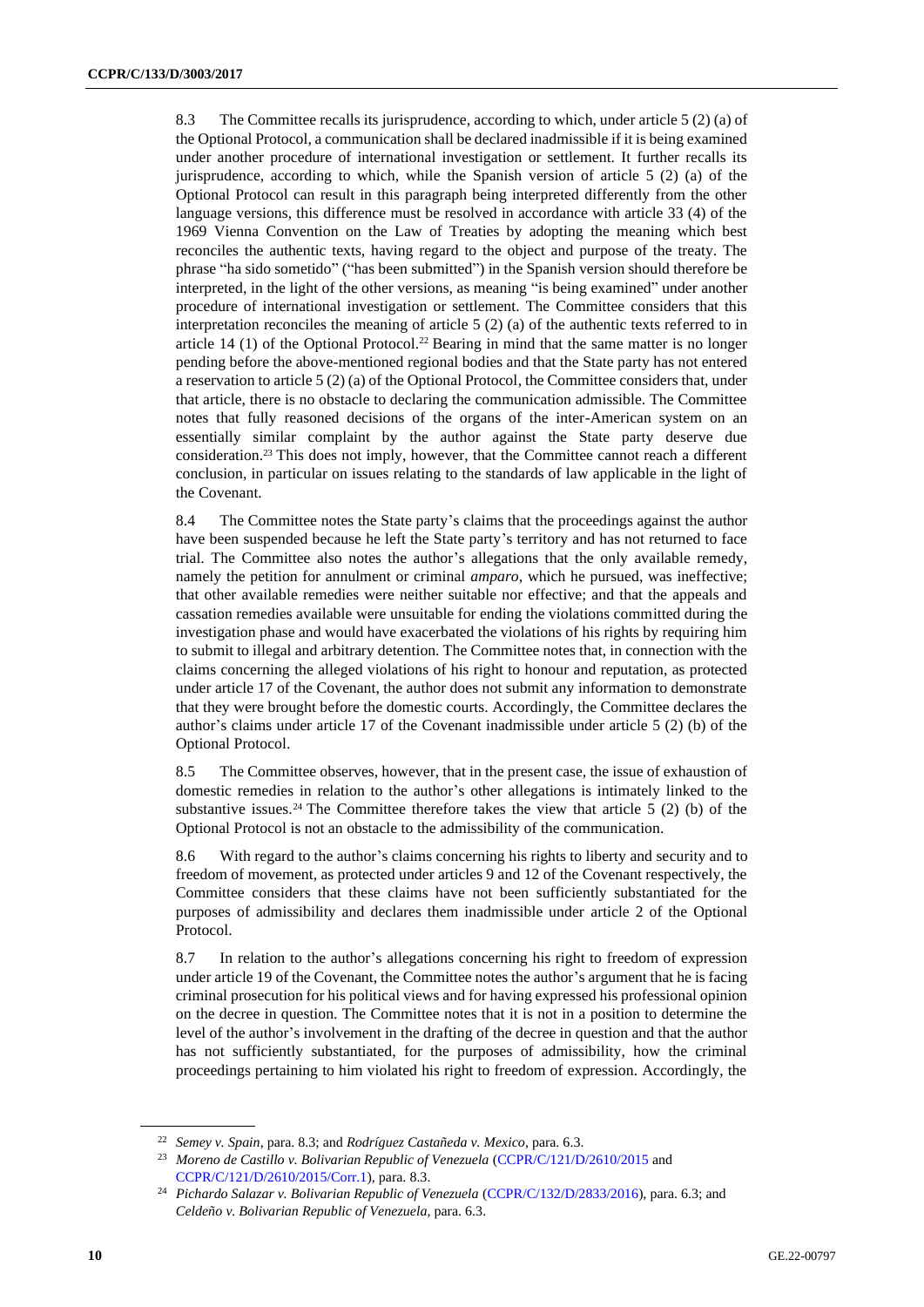Committee declares this part of the communication inadmissible under article 2 of the Optional Protocol.

8.8 With regard to the author's allegations concerning the right to equality and nondiscrimination under article 26 of the Covenant, the Committee considers that, for the purposes of admissibility, the author has failed to sufficiently substantiate how the requirement that individuals must have appeared in court, as set out in the Special Amnesty Act, could amount to discrimination contrary to the Covenant. With regard to the fact that criminal proceedings have been brought only against civilians owing to a constitutional privilege reportedly granting generals and admirals the right to a special hearing before the Supreme Court (see para. 3.11 above), the Committee considers that the author has not sufficiently substantiated, for the purposes of admissibility, the prima facie existence of discriminatory treatment on the basis of his status as a civilian. The Committee therefore declares these claims inadmissible pursuant to article 2 of the Optional Protocol.

8.9 The Committee considers that the remainder of the author's allegations have been sufficiently substantiated for the purposes of admissibility. In view of this, the Committee declares the communication admissible the author's claims under article 14  $(1)$ ,  $(2)$  and  $(3)$ (b) and (e), and article 2 (3), read in conjunction with article 14 (1), of the Covenant, and proceeds to a consideration of the merits.

#### *Consideration of the merits*

9.1 The Committee has considered the present communication in the light of all the information submitted to it by the parties, as required by article 5 (1) of the Optional Protocol.

9.2 The Committee notes the author's argument that all the judges and prosecutors involved in his criminal proceedings are temporary or provisional officials who have been appointed or replaced on a discretionary basis for political reasons. The Committee takes note of the State party's argument that the author does not specify the manner, place and time in which his right was violated, but merely describes events that occurred in the course of the judicial proceedings. The Committee notes that, according to the State party, there is no specific causal link between the removals of judges referred to by the author, since they were related to decisions in respect of other defendants in the proceedings. The Committee recalls that the procedure for the appointment of judges and guarantees relating to their security of tenure are prerequisites for an independent judiciary, and that any situation in which the executive is able to control or direct the judiciary is incompatible with the Covenant,<sup>25</sup> a safeguard which indeed applies to supervisory judges at the preliminary stages of proceedings. In this regard, the temporary appointment of members of the judiciary does not exempt a State party from ensuring that the appropriate guarantees relating to the security of tenure of appointees are in place.<sup>26</sup> Regardless of the nature of their appointment, members of the judiciary must be, and must appear to be, independent.  $27$  Furthermore, temporary appointments should be exceptional and limited in time.<sup>28</sup> This guarantee also extends to prosecutors, insofar as they are justice officials, since it is a basic condition for the proper performance of their procedural functions.<sup>29</sup>

9.3 In the present case, the Committee notes that the guarantee of independence cannot require the author to prove a direct causal link between removals of judges or prosecutors and his specific situation. The Committee notes that the author demonstrated that all the prosecutors and judges involved in his case were appointed on a provisional basis and that they could be removed without cause or recourse to appeal procedure, both in law and in fact, according to the jurisprudence of the Constitutional Chamber of the Supreme Court (see para. 3.4 above). The Committee notes that the author demonstrated that in the criminal

<sup>25</sup> General comment No. 32 (2007), para. 19.

<sup>26</sup> *Osío Zamora v. Bolivarian Republic of Venezuela* [\(CCPR/C/121/D/2203/2012\)](http://undocs.org/en/CCPR/C/121/D/2203/2012), para. 9.3.

Ibid.

<sup>28</sup> *Ibid.*

See the Judgments of the Inter-American Court of Human Rights in the cases of *Martínez Esquivia v. Colombia*, 6 October 2020 (preliminary objections, merits and reparations), paras. 94, 95 and 97; and *Casa Nina v. Peru,* 24 November 2020 (preliminary objections, merits, reparations and costs)*,* paras. 78–79.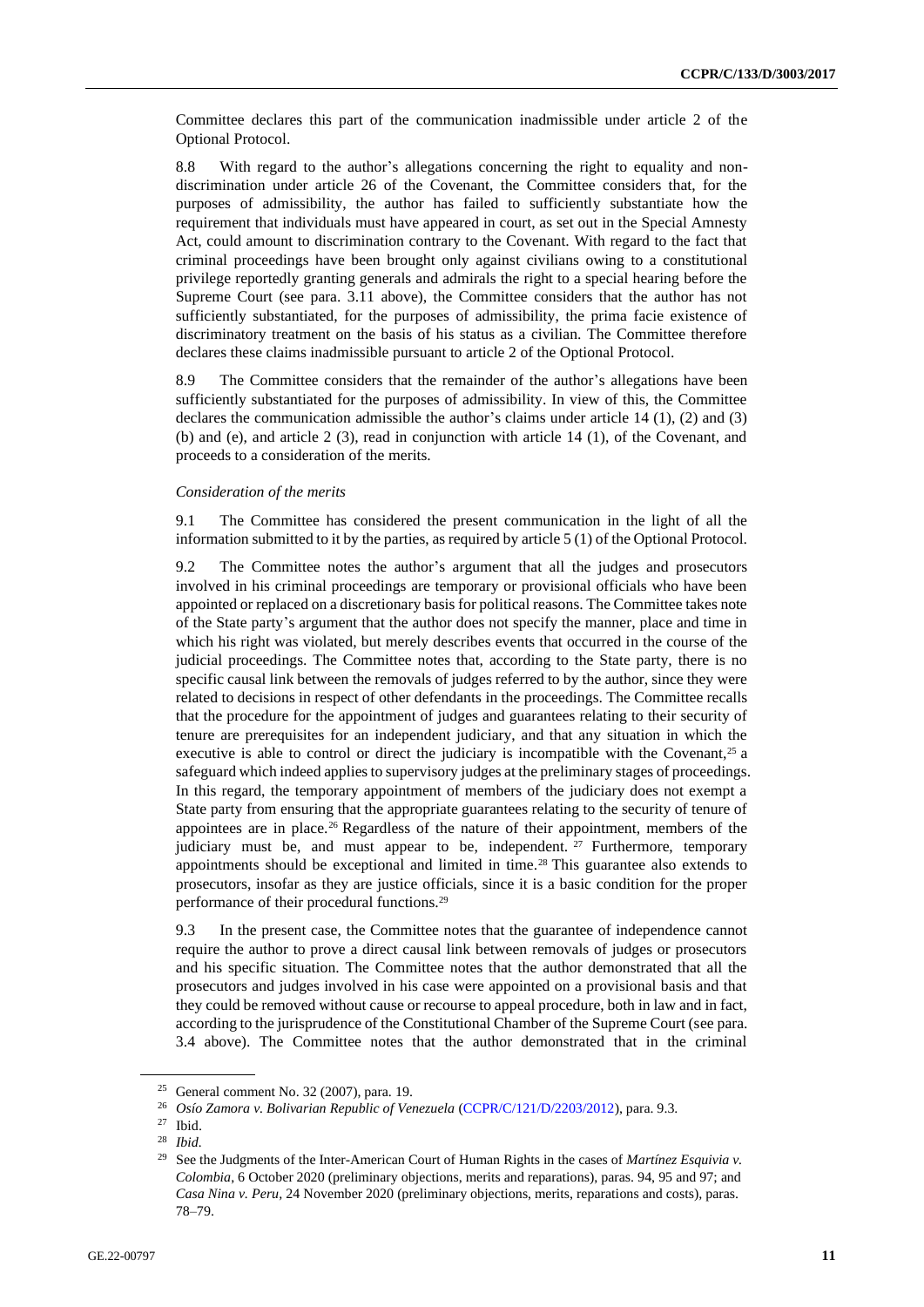proceedings in which he was a party, at least one supervising judge, namely Judge Bognanno, and two appeal judges were indeed removed without cause immediately after taking decisions that could be considered as safeguarding the rights of the author's co-defendants. The Committee considers that this is sufficient to shift to the State party the burden of proving that the judges and prosecutors in the case had security of tenure guarantees that allowed them to perform their duties independently. In the absence of any information from the State party to refute the author's allegations or demonstrate that such guarantees were in place, the Committee considers, on the basis of the information before it, that the judges and prosecutors involved in the criminal proceedings against the author did not enjoy the guarantees of independence required to uphold his right to an independent tribunal, thereby giving rise to a violation of article 14 (1) of the Covenant.

9.4 The Committee notes the author's argument that various public authorities built a presumption of guilt against him by making public statements pronouncing him guilty of the offence for which he was being prosecuted, in violation of article 14 (2) of the Covenant. The Committee takes note of the State party's argument that the author shared communications sent by diplomatic officials, who were not parties to the judicial proceedings against him, in the context of activities unrelated to the criminal proceedings, and that the content of those communications was not presented as an element in the indictment issued by the Public Prosecutor's Office. The Committee recalls that it is a duty for all public authorities to refrain from prejudging the outcome of a trial, e.g. by abstaining from making public statements affirming the guilt of the accused.<sup>30</sup> The Committee considers that it is not necessary for the authorities to be directly involved in the proceedings in question for their actions to give rise to a rights violation, nor is it necessary for their comments to be presented as elements in the indictment of the defendant.

9.5 In the present case, the Committee notes, in particular, the statements of the then President of the State party, who appeared on television and identified the author as having drafted the decree in question and participated in the coup d'état. The Committee also notes that, in September 2005, one month before the request made by the Provisional Public Prosecutor on 21 October for formal charges to be brought against the author, the then Attorney General, who was responsible for the appointment of the Prosecutor, published a book in which he claimed that the author had drafted the Carmona Decree. The Committee also highlights the assertions made by the State party's Ambassador to Costa Rica that "the author was the material and intellectual author of the Decree and gave instructions on revisions to the drafting thereof" and that the author "was and is aware of all the offences he was committing and that is why he fled the country". In the absence of any information from the State party refuting the author's allegations, and given the fact that, at the time the abovementioned statements were made by public authorities, no judgment establishing the author's criminal responsibility had been handed down, the Committee considers that, in respect of the author, and on the basis of the information before it, the principle of the presumption of innocence, as enshrined in article 14 (2) of the Covenant, was violated.<sup>31</sup>

9.6 The Committee notes the author's argument that he was not permitted to obtain a copy of the file against him and that he was denied access to certain videos which formed part of the file, some of which were used in his indictment, in violation of his right to adequate time and facilities for the preparation of his defence, as protected by article 14 (3) (b) of the Covenant. The Committee notes the State party's argument that the author was in fact able to view the file and manually transcribe the documents, and that the appropriate procedural phase for reviewing the evidence is the preliminary hearing and the trial. The Committee recalls that the right of a defendant to adequate facilities for the preparation of a defence includes access to all materials that the prosecution plans to offer in court against the accused or that are exculpatory.<sup>32</sup> The Committee also considers that the refusal to issue copies of the investigation file may constitute a disproportionate burden on a defendant.<sup>33</sup> However, in the

<sup>30</sup> General comment No. 32 (2007), para. 30.

<sup>31</sup> *Cedeño v. Bolivarian Republic of Venezuela*, para. 7.4.

<sup>32</sup> General comment No. 32 (2007), para. 33.

<sup>33</sup> Inter-American Court of Human Rights, *Radilla Pacheco v. Mexico*, Judgment of 23 November 2009, (preliminary objections, merits, reparations and costs), para. 256. See also European Court of Human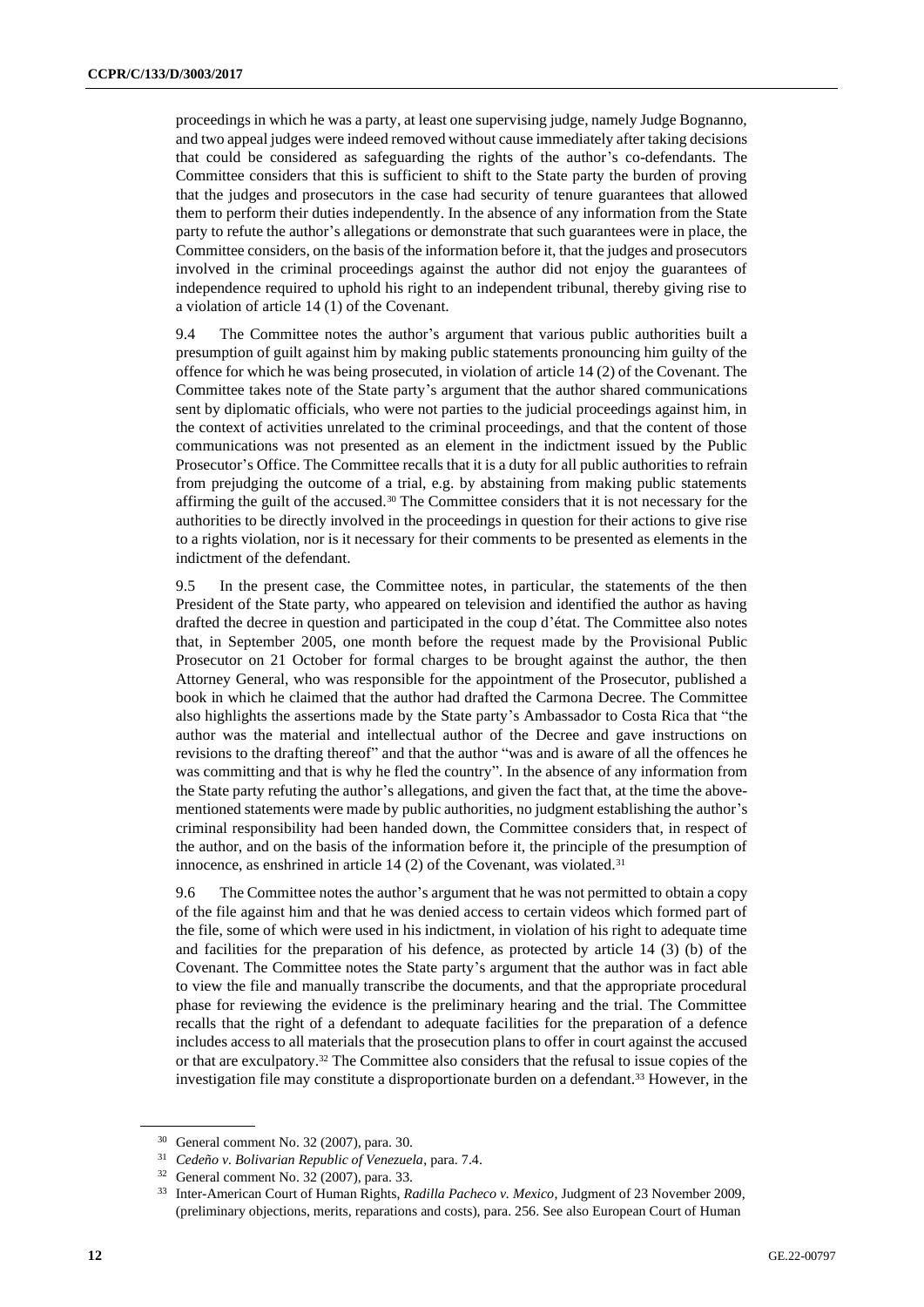present case, the Committee notes that the author and his lawyers were provided with full access to the file and were able to take handwritten notes of any information they considered relevant to the defence. The Committee considers that, based on the information available, it is unable to determine the extent to which the failure to obtain copies of or access to videos that were allegedly in the case file, including their full transcript, would have affected the author's right to adequate time and facilities to prepare a defence. The Committee also notes that, given the early stage of the proceedings, it is unable to conclude that the author's right, under article 14 (3) (e) of the Covenant, to present witnesses and cross-examine prosecution witnesses has been violated. The Committee therefore concludes that the facts as presented to it by the author do not allow it to find a violation of his rights under article 14 (3) (b) and (e) of the Covenant.

9.7 With regard to the right to an effective remedy under article 2 (3), read in conjunction with article 14 (1) of the Covenant, the Committee notes the author's argument that the only suitable remedy, namely the petition for annulment or criminal *amparo*, which he filed twice, was never resolved, leaving him in a state of defencelessness. The Committee also notes the State party's argument that the author exercised remedies only at the early stage of the proceedings, leaving those in the pretrial and trial phases pending, and that he had full access to the Supervisory Court at that early stage. The Committee notes that all the allegedly effective remedies mentioned by the State party require the author to return to the State party and be placed in pretrial detention.

9.8 In the present case, the Committee highlights the particular background to the author's persistence, including the fact that he was heavily involved in the criminal proceedings against him and even personally took notes on his file. He also exercised due diligence during the preliminary phase of the investigation, filing various motions challenging the evidence against him and offering evidence in his defence; he departed the territory of the State party lawfully; he filed a petition for annulment prior to the Prosecution's request for indictment; and he filed a second petition for annulment prior to the Judge's indictment containing the order for him to be placed in pretrial detention. The Committee considers that the author has established a well-founded fear of being subjected to arbitrary criminal proceedings that violate his rights and guarantees, and of the severe aggravation of those violations that would arise should he be placed in pretrial detention, all of which were duly and repeatedly brought to the attention of the judicial authorities responsible for safeguarding his right to due process. The Committee observes that, in the author's circumstances, a remedy that gives effect to the right to due process cannot be predicated on him not receiving due process. This implies that, irrespective of what is determined by domestic law, $34$  the State party cannot invoke such determinations as a justification for non-compliance with its obligations under the Covenant.<sup>35</sup> Accordingly, and on the basis of the information before it, the Committee finds that the author has suffered a violation of his right to an effective remedy in respect of his right to due process, in particular, access to an independent tribunal, as enshrined in article 2 (3), read in conjunction with article 14 (1) of the Covenant.

10. The Committee, acting under article 5 (4) of the Optional Protocol, is of the view that the information before it discloses a violation by the State party of article 14 (1) and (2) and of article 2 (3), read in conjunction with article 14 (1) of the Covenant.

11. Pursuant to article 2 (3) (a) of the Covenant, the State party is under an obligation to provide the author with an effective remedy. This requires that full reparation be made to individuals whose rights have been violated. Accordingly, the State party is under an obligation, inter alia, to: (a) declare the proceedings against the author null and void, thereby invalidating the pretrial detention order against him; (b) in the event that new proceedings are instigated against the author, ensure that they comply with all the due process guarantees set out in article 14 of the Covenant and are accompanied by access to effective remedies in

Rights, *Rasmussen v. Poland*, No. 38886/05, 28 April 2009, para. 49; and *Beraru v. Romania*, No. 40107/04, 18 March 2014, paras. 70–71.

<sup>&</sup>lt;sup>34</sup> This includes questions such as whether or not petitions for annulment can be decided in the absence of the author.

<sup>&</sup>lt;sup>35</sup> Article 27 of the Vienna Convention on the Law of Treaties.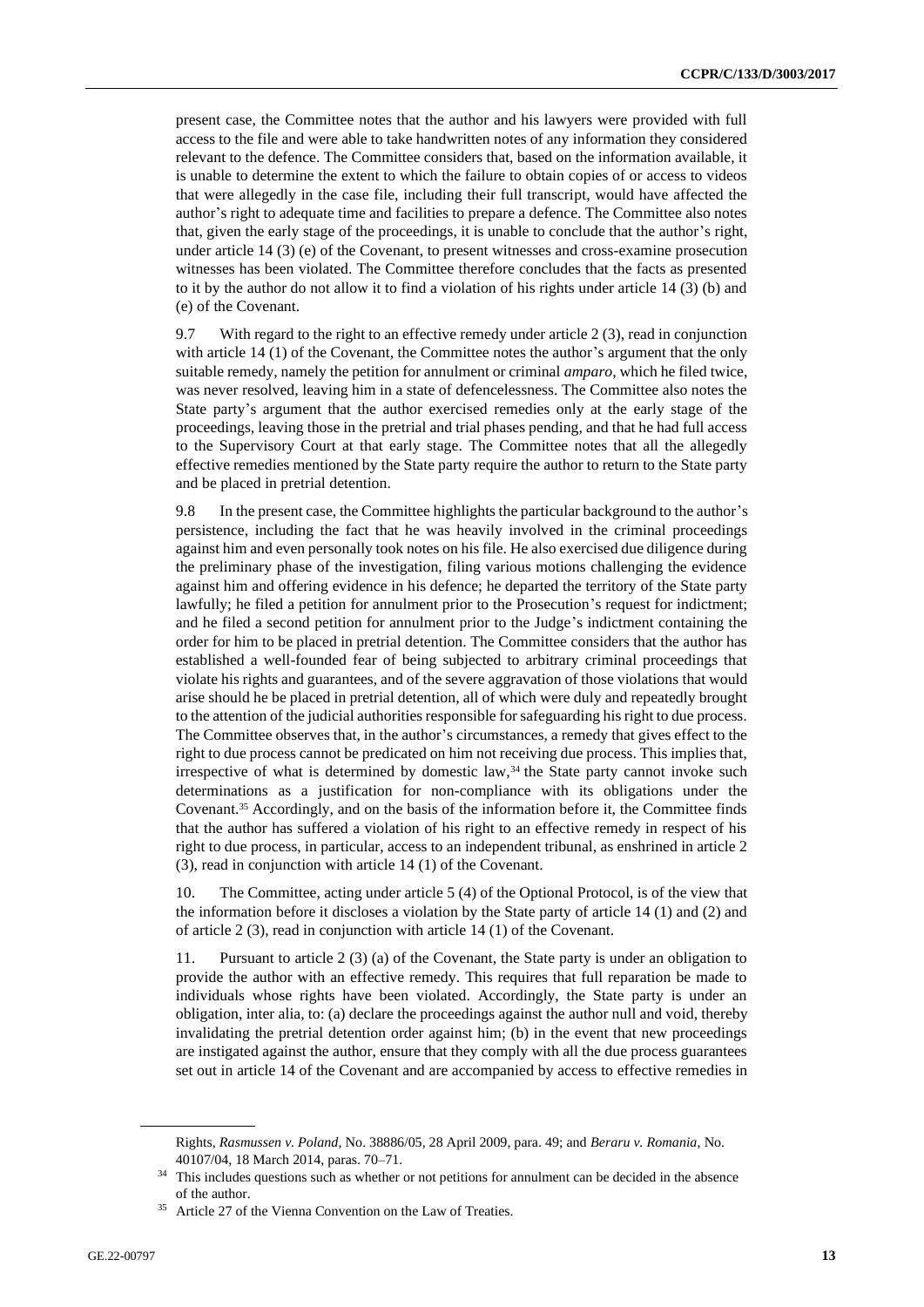accordance with article 2 (3); and (c) to provide the author with adequate compensation. The State party is also under an obligation to prevent similar violations in the future.

12. Bearing in mind that, by becoming a party to the Optional Protocol, the State party has recognized the competence of the Committee to determine whether there has been a violation of the Covenant and that, pursuant to article 2 of the Covenant, the State party has undertaken to ensure to all individuals within its territory and subject to its jurisdiction the rights recognized in the Covenant and to provide an effective and enforceable remedy when it has been determined that a violation has occurred, the Committee wishes to receive from the State party, within 180 days, information about the measures taken to give effect to the Committee's Views. The State party is also requested to publish the present Views and to have them widely disseminated in the official languages of the State party.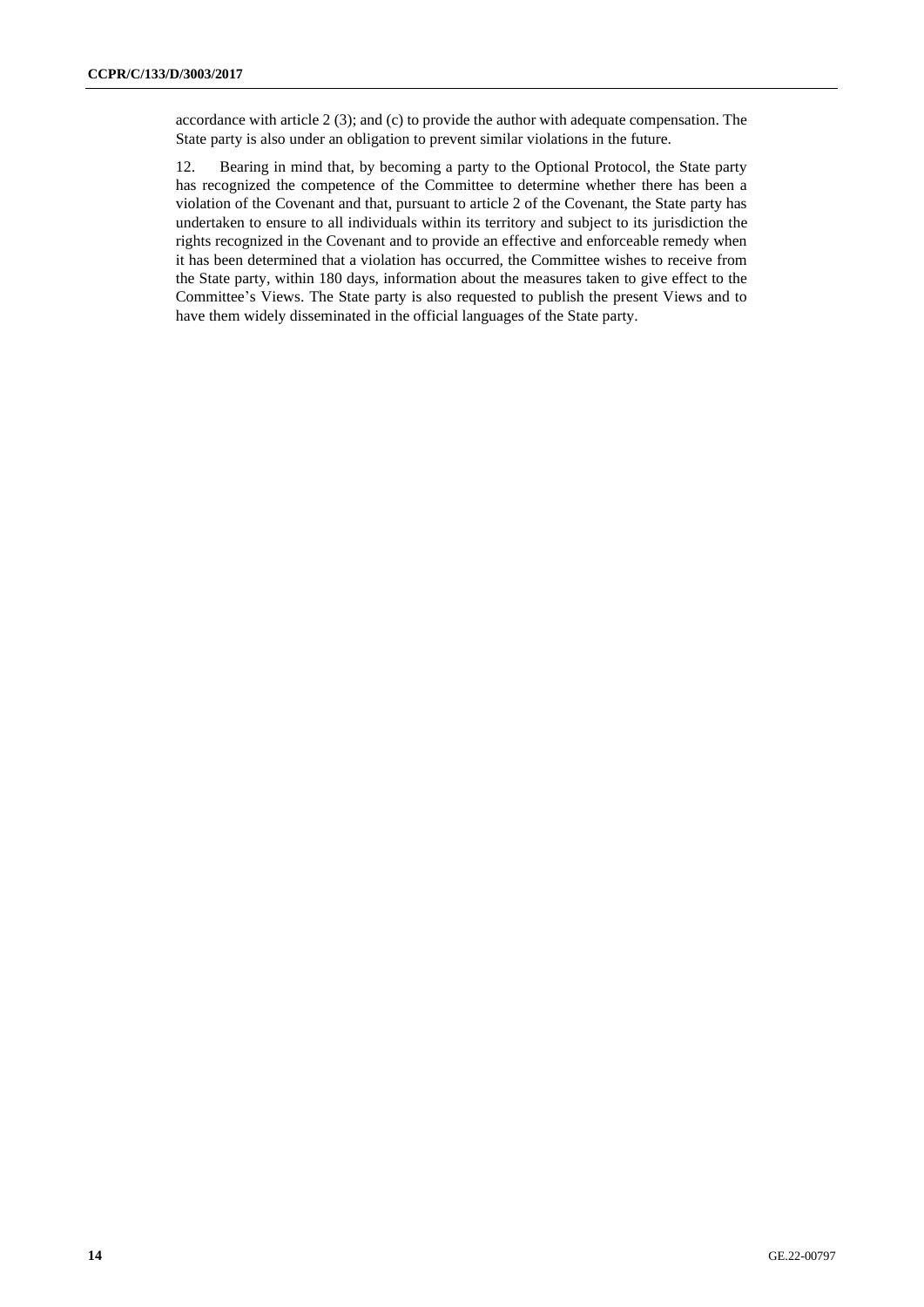# **Annex I**

[Original: English]

### **Joint opinion by Committee members Arif Bulkan and Hélène Tigroudja (partially dissenting)**

1. We regret that the majority did not rigorously address the claims under article 14 (3) (b) and (e) on access to certain evidence in the file and the right to cross-examine witnesses.

2. In our view, the majority's reasoning on these points (para. 9.6 of the Views) is ambiguous and does not reflect the long-standing international jurisprudence. Both the European Court of Human Rights and the Inter-American Court of Human Rights have clearly affirmed the applicability of defence rights at the investigation stage, stressing that this early-stage protection contributes to avoiding miscarriages of justice and to securing the aims of the right to a fair trial.<sup>1</sup> We think it sufficiently important to have reaffirmed this core principle before distinguishing the time at which the author invoked these rights. It is true that, based on the file, the author did not elaborate on the right to call witnesses and the majority could have rejected this part of the claim for lack of substantiation.

3. With regard to access to evidence as a pillar of the right to prepare one's defence, in general comment No. 32 (2007), the Committee highlighted the fact that the right "must include access to documents and other evidence; this access must include all materials that the prosecution plans to offer in court against the accused" (para. 33). The Committee found a violation of article 14 (3) (b) in a case where the author was prevented from seeing certain evidence classified as secret, recalling "that 'adequate facilities' within the meaning of article 14 (3) (b) must include access to documents and other evidence; this access must include all materials that the prosecution plans to offer in court". <sup>2</sup> This has also been reflected by the Inter-American Court of Human Rights in another case where access to evidence and to the investigation file was at stake.<sup>3</sup>

4. However, in the present case, the majority's position (para. 9.6 of the Views) does not follow this well-established jurisprudence. Notably, although the State party did not respond to the author's claim of being denied access to videos, the majority of the Committee overlooked this failure and instead placed the burden of proof on the author, reasoning that he did not demonstrate to what extent the lack of access to copies or the complete transcription of certain recordings in the file would have affected his right to adequate time and facilities for his defence. This is not only an unreasonable burden of proof; it is actually a form of probatio diabolica – the author is expected to prove that the lack of access to copies or videos has affected his defence rights in order to be granted access to the relevant copies and videos.

5. It is our view that, based on the detailed claims of the author regarding access to certain pieces of evidence and in the absence of sufficient explanation provided by the State party, the facts reveal a breach of article 14 (3) (b) of the Covenant.

<sup>1</sup> European Court of Human Rights, *John Murray v. United Kingdom*, Application No. 18731/91, Judgment of 8 February 1996, para. 45; Inter-American Court of Human Rights, *Mohamed v. Argentina*, Judgment of 23 November 2012, para. 91.

<sup>2</sup> *Esergepov v. Kazakhstan* [\(CCPR/C/116/D/2129/2012\)](http://undocs.org/en/CCPR/C/116/D/2129/2012), para. 11.4.

<sup>3</sup> Inter-American Court of Human Rights, *Barreto Leiva v. Venezuela*, Judgment of 17 November 2009, para. 56.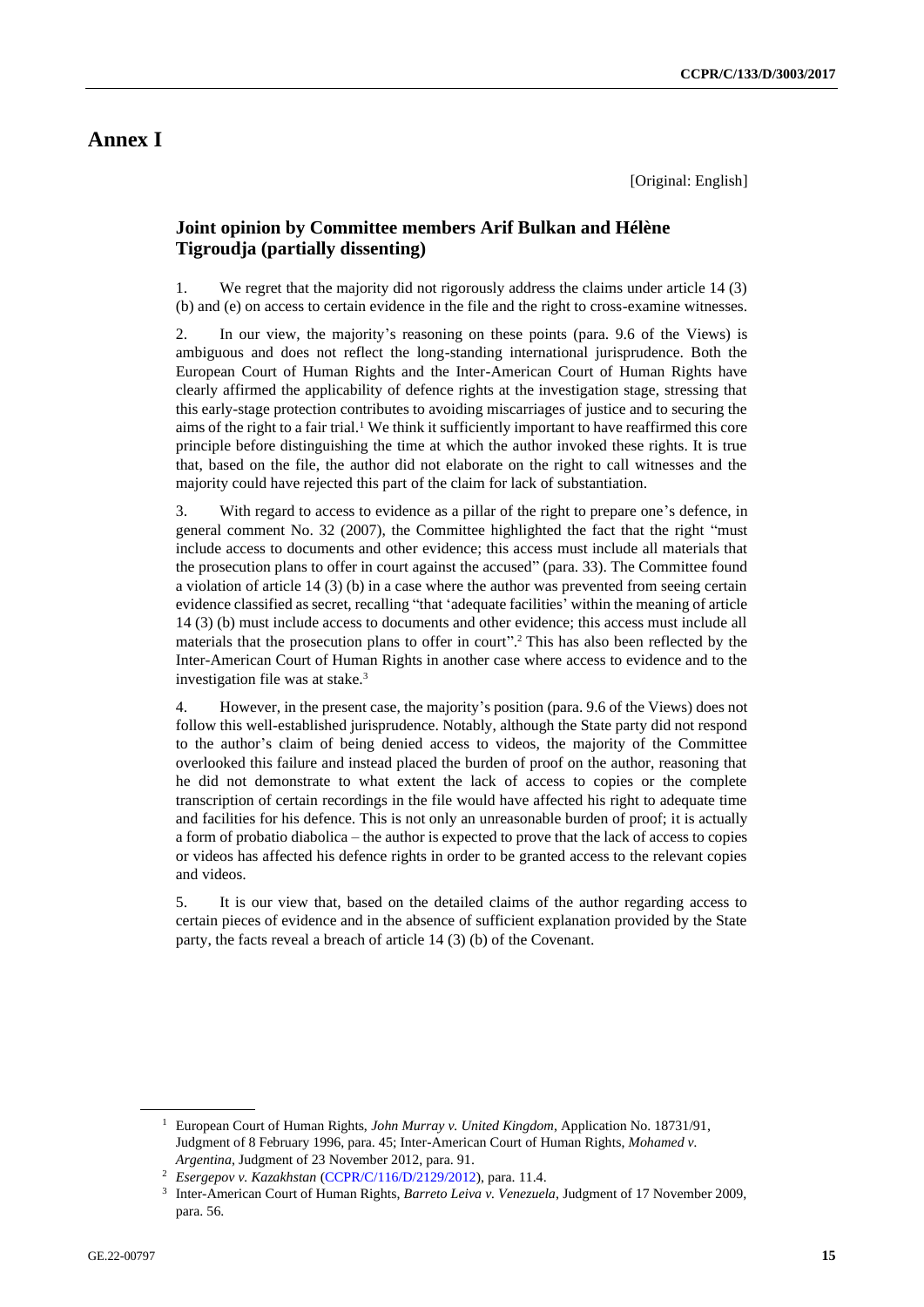### **Annex II**

[Original: English]

### **Individual opinion by Committee member Vasilka Sancin (partially dissenting)**

1. I disagree with the majority's finding that the facts presented by the author do not allow the Committee to find a violation of his right under article 14 (3) (b) of the Covenant. I am of the view that the State party also failed to ensure that the author had adequate facilities for the preparation of his defence, since he was not provided with access to all the documentation, in particular all the videos used for his indictment.

2. The State party never rebutted the author's argument that he was not able to access all the videos used for his indictment (paras. 3.7, 6.5 and 7.4 of the Views). Any documentation gathered and used before the preliminary hearing and trial is equally vital for the preparation of a defence and the State party's conduct constituted an unjustified restriction of the author's ability to prepare a defence.<sup>1</sup> This resulted in inadequate facilities for the preparation of his defence, which negatively impacted the equality of arms.<sup>2</sup>

3. I disagree with the majority's logic in finding that it is the author who should have further demonstrated to what extent the deprivation of his access to copies, or the complete transcription of certain recordings in the file, would have affected his right to adequate facilities for the preparation of his defence (para. 9.6 of the Views). In my view, this right imposes an obligation on a State party to disclose all material that the prosecution plans to offer in court and when, such as in this case, the author demonstrates that the State party has at any procedural phase substantially limited his access to such material, the Committee should find a violation of his right under article 14 (3) (b) of the Covenant.

<sup>&</sup>lt;sup>1</sup> Human Rights Committee, general comment No. 13 (1984) on the administration of justice, para. 9.

<sup>&</sup>lt;sup>2</sup> Human Rights Committee, general comment No. 32 (2007) on the right to equality before courts and tribunals and to a fair trial, para. 32.